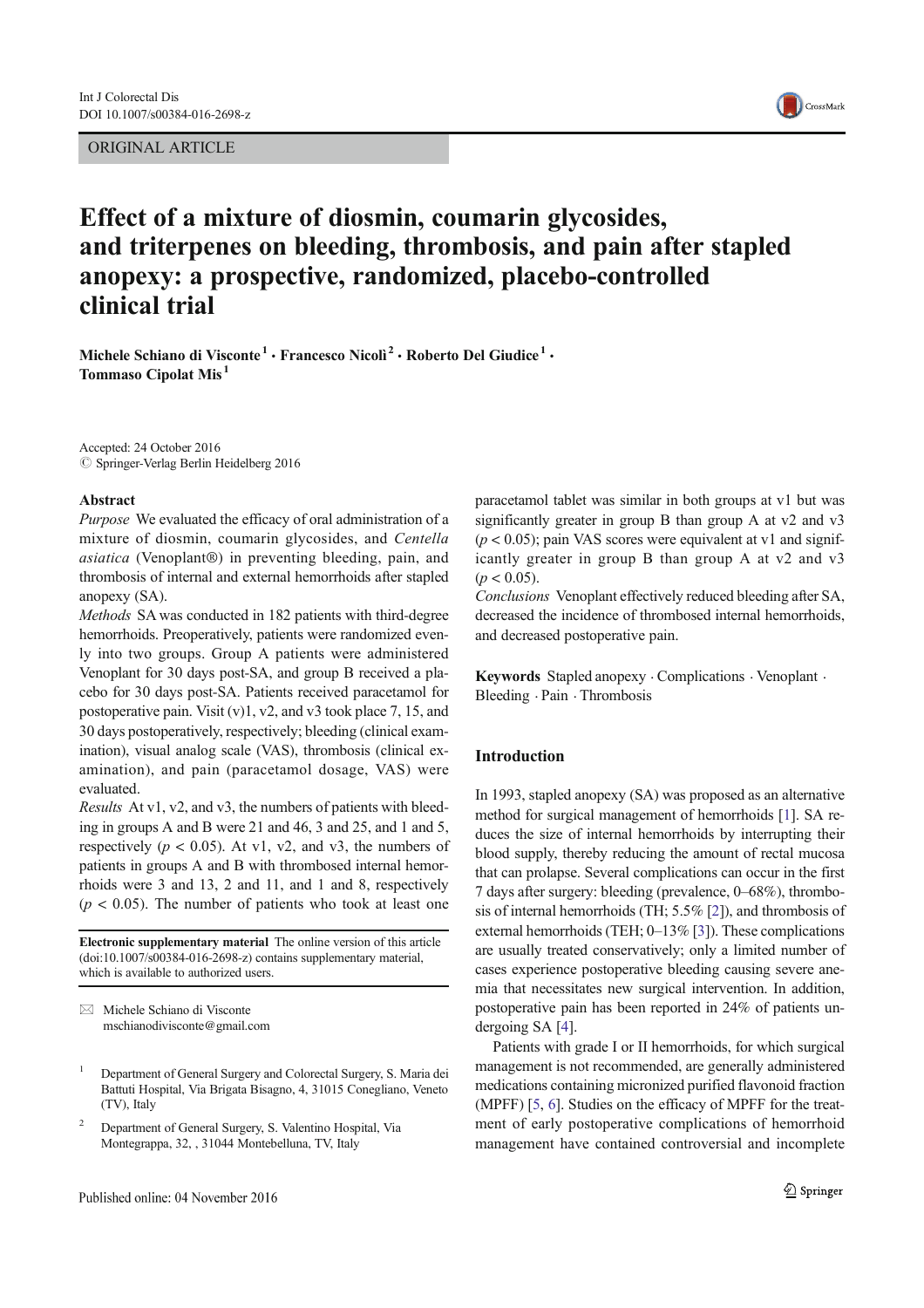data. Several studies have reported that flavonoids can reduce the incidence of postoperative bleeding [7, 8], but there is no evidence that these compounds have an effect on postoperative pain and thrombosis [5].

Melilotus officinalis is a species of legume that contains coumarin and has pro-lymphokinetic and proteolytic actions. Coumarin reduces edema and inflammation in tissues and leads to an improvement in capillary permeability [9]; however, the mechanisms underlying its pharmacologic activity are not known. It may be possible to increase the beneficial therapeutic effect of coumarin by using it in combination with other compounds [9].

Centella asiatica is a small, herbaceous, frost-tender, perennial plant that reduces endothelial permeability and capillary filtration. Capillaroscopy has shown that C. asiatica affects microcirculation and inhibits inflammation [10, 11].

The aim of the present study was to evaluate the efficacy of oral administration of a mixture of diosmin, coumarin glycosides, and C. asiatica (Venoplant®; Aesculapius, Brescia, Italy) in prevention of bleeding, pain, TH, and TEH in patients who have undergone SA.

## Patients and methods

The study protocol was approved by the local ethics committee. All patients provided written informed consent to participate in this randomized, prospective trial.

#### Study cohort

A total of 182 patients who underwent SA for third-degree hemorrhoids in colorectal units in two hospitals in Italy (S. Maria dei Battuti Hospital and S. Valentino Hospital) from 1 June 2014 to 31 January 2016 were enrolled in this study. Preoperatively, patients were allocated randomly into either group A or group B using GraphPad (San Diego, CA, USA). To minimize the risk of predicting the treatment assignment of the next eligible patient, randomization was performed in permuted blocks of two, with random variation of the blocking number, to create a randomization table. The randomization number was placed on the outside of an envelope, with the group assignment sealed inside the envelope. When the patient was enrolled, the envelope was opened to reveal the group assignment. The treatment allocation was blinded for patients, investigators, and the statistician.

# Inclusion and exclusion criteria

Patients were eligible for inclusion in this study if preoperative proctological examination indicated that they had third-degree hemorrhoids according to the Goligher classification [12]. No patients had preexisting medical conditions or were taking medications that would affect their ability to undergo surgery. Exclusion criteria were treatment with oral anti-coagulant and anti-platelet agents, coagulation disorders, and history of radiotherapy in the pelvic/perineal areas.

## Patient groups and treatment

During preoperative examination (v0), patients underwent clinical and proctologic evaluation. The proctological assessment included inspection of the perianal area for the presence of fistula-in-ano, anal fissure, and perianal dermatitis; digital examination and anoscopy were conducted with the patient in the left lateral position. The nature and duration of symptoms and severity of hemorrhoid disease according to the Goligher classification were recorded [12].

All patients had SA conducted by two surgeons using a 33 mm circular stapler. The intervention was carried out as day surgery, and all patients spent one night in hospital. Group A patients  $(n = 91)$  were treated with Venoplant (one tablet, three times daily (t.d.s.)) for 30 days from the day of surgery; each Venoplant tablet contained the active substances diosmin (300 mg), coumarin (32 mg), and triterpenes in C. asiatica at 45% (15 mg). Control patients (group B,  $n = 91$ ) received placebo treatment (one tablet, t.d.s.) for 30 days from the day of surgery; each placebo tablet contained only excipients. All patients in both groups were prescribed a fiber-rich diet with a bulking agent supplement (Psyllium plantago). Paracetamol (500 mg, p.o.) was offered to all patients for postoperative pain management; the number of tablets taken was used to assess pain severity. Patients were asked to report symptoms and medications used for treatment of postoperative pain in a diary. Patients and clinical staff were blinded to the study protocol.

Three follow-up examinations were conducted: visit  $(v)$ 1, v2, and v3, which were conducted 7, 15, and 30 days after surgery, respectively. During each examination, bleeding, thrombosis, and pain were evaluated, and the information reported in the patient's clinical diary was analyzed and discussed. Bleeding was verified by proctological examination, including digital examination and anoscopy, and subjective evaluation (visual analog scale (VAS), where  $0 = no$ bleeding and  $10 =$  hemorrhage). Thrombosis of hemorrhoids was investigated only by proctological assessment. Another VAS was used to quantify pain intensity (where  $0 =$  no pain and  $10 =$  the worst pain imaginable). All patients were followed up from v1 until the end of the study (v3). Each clinician reported patient data in a dedicated database.

#### Statistical analyses

Statistical analyses were all performed by the same operator, who was blinded to the study protocol. Data were analyzed using GraphPad. Results are presented as the mean  $\pm$  SD.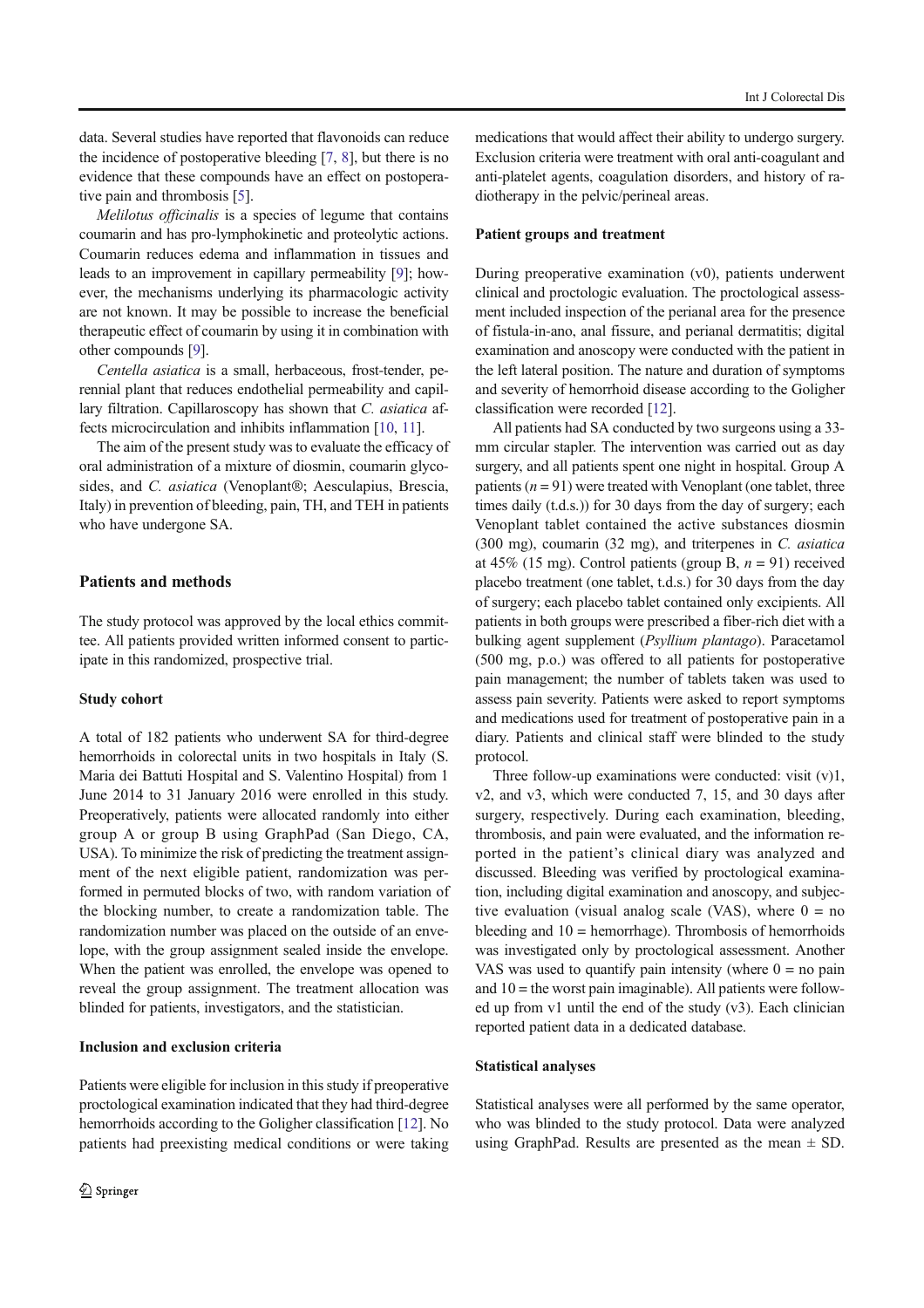One-way analysis of variance (ANOVA) followed by post hoc Bonferroni's multiple comparison test was carried out to compare variation of patient characteristics before treatment;  $p < 0.05$  was considered significant. The chi-squared test was used to analyze the differences between group A and group B with respect to bleeding and thrombosis of hemorrhoids;  $p < 0.001$  was considered significant. The ANOVA Fisher f test was done to evaluate differences in postoperative pain between groups;  $p < 0.05$  was considered significant. Percentage variations were analyzed using Fisher's exact test.

# **Results**

In total, 182 patients who underwent SA for third-degree hemorrhoids were enrolled (100 males, 82 females; mean age  $52.04 \pm 11.69$  years, range 31–74 years; Table 1). There were no significant differences between groups A and B in sex and age distribution. Group A included 91 patients (49 males, 42 females; mean age  $52.44 \pm 11.62$  years, range  $31-73$  years), and group B included 91 patients (51 males, 40 females; mean age  $51.64 \pm 11.80$  years, range  $31-74$  years).

Complications during the first 24 h were fecal urgency in 26 patients in group A (28%) and 28 in group B (30%). Urinary retention was observed in five patients in group A  $(5%)$  and four in group B  $(4%)$ ; seven patients required temporary catheterization. Intraoperative technical difficulty in sheath placement resulted in superficial anal fissure in one patient in group A and two in group B; this was managed by stool softeners. Postoperative bleeding was scarce in both groups; this was managed conservatively and did not cause anemia. No wound dehiscence was noted during digital examination. During follow-up, pruritus was experienced by three patients in group A (3%) and two in group B (2%). There were no severe complications necessitating reintervention and/or rehospitalization. There were no dropouts and/or adverse reactions due to administration of Venoplant or placebo.

## Visit 1

Bleeding was clinically evident in significantly less patients in group A (21 of 91 patients, 23%) than in group B (45 of 91 patients,  $49\%$ ;  $p < 0.05$ ; Fig. 1). VAS estimation of bleeding confirmed the clinical evaluation, as there was a significant reduction in VAS score reported by group A compared with group B ( $p < 0.05$ ; Fig. 2).

TH was detected significantly less often in group A  $(n = 3)$ than in group B ( $n = 13$ ;  $p < 0.05$ ; Fig. 3). Three patients from group B and none from group A were affected by TEH. Mean VAS score for pain at v1 tended to be lower in group A  $(3.6 \pm 1.6)$  than in group B  $(4.1 \pm 1.7)$ , although this difference was not significant ( $p = 0.75$ ; Fig. 4). There was no significant difference between the two groups in paracetamol administration.

#### Visit 2 and visit 3

At v2, bleeding was less prevalent in group A ( $n = 3$ ) than in group B ( $n = 25$ ;  $p < 0.005$ ). At v3, bleeding was present in only one patient in group A and five in group B ( $p < 0.05$ ; Table 2).

At v2, there was a significantly lower incidence of TH in group A  $(n = 2)$  than in group B  $(n = 11; p < 0.05)$ . At v3, TH was present in only one patient in group A and eight in group B ( $p < 0.05$ ; Table 3).

There was no significant difference in the incidence of TEH between groups at v2 or v3. TEH was detected in one patient in group A and three in group B at v2; at v3, only one patient in group B had TEH.

At v2, the mean VAS score for pain was significantly lower in group A (1.03  $\pm$  1.6) than in group B (2.06  $\pm$  1.9;  $p$  < 0.05). At v3, the mean VAS score for pain was again significantly

Table 1 Demographic characteristics of patients undergoing stapled anopexy

|                                   | Group A              | Group B                 | P values        |
|-----------------------------------|----------------------|-------------------------|-----------------|
| Males/females                     | 49/42                | 51/40                   | $ns^b$          |
| Age (years)                       | 52.44 (range, 31-73) | 51.64 (range, $31-74$ ) | $ns^b$          |
| Symptom duration (months)         | 28.95 (range, 10–80) | 29.31 (range, $10-61$ ) | $ns^b$          |
| Grade of hemorrhoids <sup>a</sup> | 81 (89%)             | 79 (86%)                | ns <sup>b</sup> |
| 3                                 | $10(10\%)$           | 12(13%)                 | ns <sup>b</sup> |
| $\overline{4}$                    |                      |                         | ns <sup>b</sup> |

Group A patients administered Venoplant for 30 days after stapled anopexy, Group B patients administered placebo for 30 days after stapled anopexy, ns not significant ( $p > 0.05$ )

<sup>a</sup> Goligher's classification

<sup>b</sup> One-way analysis of variance with Bonferroni's multiple comparison test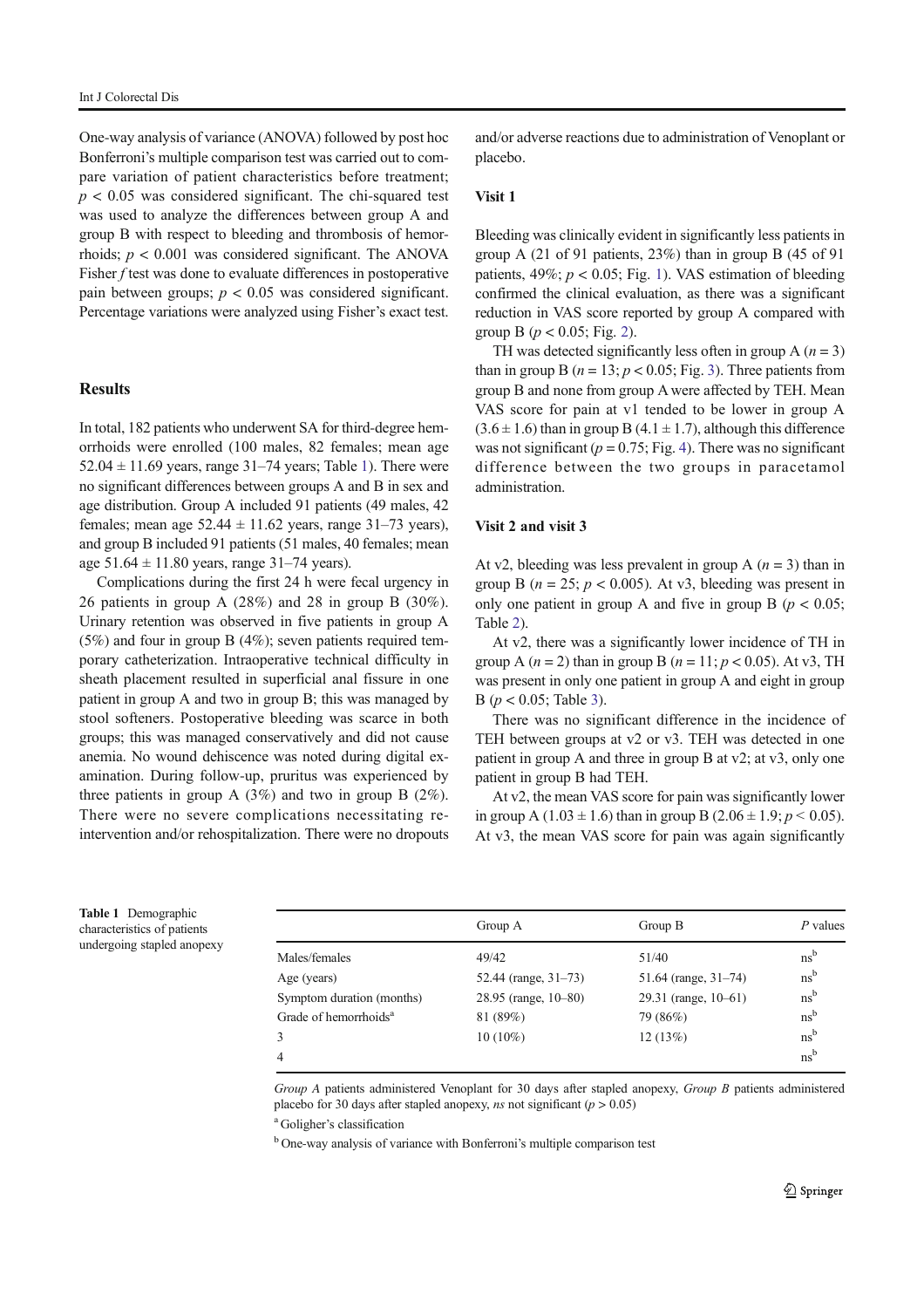

Fig. 1 Bleeding as evidenced by proctologic examination at visit 1

lower in group A (0.1  $\pm$  0.59) than in group B (0.3  $\pm$  0.6;  $p \le 0.05$ ; Fig. 5). The number of patients requiring ≥500 mg/day of paracetamol for management of postoperative pain was significantly lower in group A than in group B at v2 and v3 (both  $p < 0.05$ ; Table 4, Fig. 5).

## **Discussion**

The pathogenic mechanism of hemorrhoid disease is incompletely understood. However, the alteration of muscles and ligaments and the laxity of anal submucosae are wellrecognized pathogenic elements, as they result in venous dilatation; this phenomenon is known as vascular thrombosis, a degenerative process of collagen fibers and further distortion of support structures [13]. Another important pathophysiologic change in hemorrhoid tissue is increased microvascular density, especially when there are increased levels of vascular endothelial growth factor. In a morphologic study, Aigner et al. observed a larger diameter, greater blood flow, and a higher peak and acceleration velocity in the superior rectal artery in hemorrhoid cases [14]. Increased caliber and blood flow in arteries are closely correlated with hemorrhoid grade [14].



Fig. 2 Bleeding (VAS score) at visit 1



Fig. 3 Patients with thrombosis of internal hemorrhoids at visit 1. TH thrombosed internal hemorrhoids

Hemorrhoids are painful, time-consuming, and expensive complications, which may potentially be prevented by oral supplementation with C. *asiatica* and flavonoids. These supplements could enhance the integrity of connective tissue, increase levels of the anti-oxidants involved in wound healing, and improve capillary permeability [15, 16].

Diosmin is a flavonoid used to improve the tone of venous vessels, reduce excessive microvascular permeability, and reduce edema [7, 17]. Cospite reported that MPFF administration significantly reduced the prevalence of anal bleeding, edema, congestion and pain and that use of analgesics and duration of anal bleeding were diminished [15].

M. officinalis extracts are particularly rich in coumarin glycosides, of which 0.4–0.9% is transformed into coumarin. Coumarin has anti-edema and anti-inflammatory properties, as it suppresses phosphorylation of protein kinase B16 [18]. Coumarin in sweet clover stimulates the action of proteolytic enzymes in macrophages, which are the main cause of edema [19].

C. asiatica contains triterpene glycosides (e.g., centella saponin, asiaticoside, madecassoside, and sceffoleoside [20]), asiatic acid, madecassic acid, and flavonoids [21, 22]. C. asiatica compounds exhibit a broad spectrum of therapeutic activity, the most important of which are anti-oxidant and anti-inflammatory. C. asiatica has effects on metabolism in the connective tissue of vascular walls and on microcirculation [23]. This compound reduces edema, controls the capillary filtration rate, and improves microcirculatory parameters and microvascular permeability [20], and its effects are dose dependent [24, 25]. These effects of C. asiatica on the microcirculation could be useful for treatment of bleeding hemorrhoids [26].

Some studies have revealed the benefits of micronized flavonoids after hemorrhoidectomy, especially for reducing bleeding and symptoms after hemorrhoidectomy, but not for postoperative pain or TEH [5, 7, 8]. Mlakar et al. investigated the role of MPFF after SA but could not demonstrate positive effects using flavonoids [27]. Therefore, the aim of our study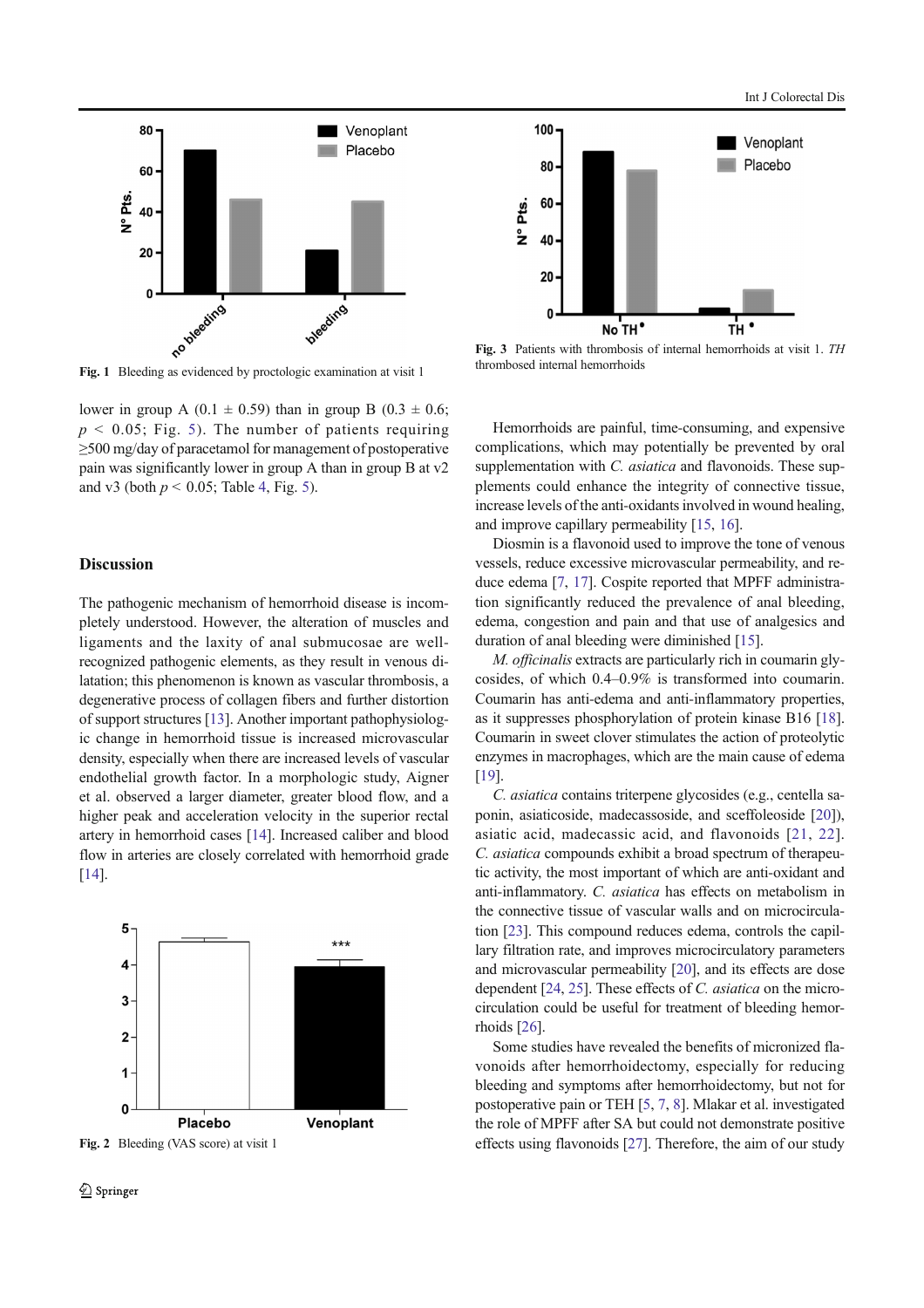Int J Colorectal Dis



Fig. 4 Pain (VAS score) at visit 1, visit 2 and visit 3. ANOVA Fisher f test

was to determine if a mixture of diosmin, coumarin glycosides, and triterpenes could prevent anal bleeding, TH, and pain after SA.

Bleeding is considered the most common complication after SA, but with a lower prevalence than after other methods of hemorrhoidectomy. Bleeding has been reported to occur immediately or from day 7 onward, with an overall prevalence after hemorrhoidectomy of 0–68% [2, 7]. Perera et al. reported a significant benefit of using phlebotonics in treating bleeding post-hemorrhoidectomy [5]. Similarly, the present results suggested that Venoplant was efficacious in the management of postoperative bleeding, especially during the first 2 weeks postoperatively; Venoplant was less effective 15–30 days after SA. Bleeding was detected in the proctological assessment in significantly less patients treated with Venoplant than in the control group. Patient evaluation of bleeding intensity using a VAS scale confirmed our observations. Reduction of bleeding caused by Venoplant administration was also associated with faster recovery after SA. None of our patients suffered severe bleeding or clinically relevant anemia.

TH has been reported as an early and late painful complication after SA, with a prevalence of  $1-13\%$  [2, 3]. In the present study, the prevalence of TH was significantly lower in Venoplant-treated patients than in patients treated with placebo. This was probably due to the anti-edema activity of coumarin, which has activity against the colloid osmotic pressure involved in edema formation [28]. Coumarin causes

Table 2 Number of stapled anopexy patients who experienced bleeding at visit (v)1, v2, and v3

| Scheduled visit | Group A | Group B | P values            |
|-----------------|---------|---------|---------------------|
| v1              | 21      | 46      | $< 0.05^{\text{a}}$ |
| v2              |         | 25      | $< 0.05^{\text{a}}$ |
| v <sub>3</sub>  |         |         | $< 0.05^{\text{a}}$ |

Bleeding was detected via proctologic examination

Group A patients administered Venoplant for 30 days after stapled anopexy (SA), Group B patients administered placebo for 30 days after SA, v1 7 days post-SA, v2 15 days post-SA, v3 30 days post-SA

<sup>a</sup> ANOVA Fisher f test

activation of macrophages and other circulating immune cells, which can produce proteolytic enzymes. The latter transform the proteins present in the perivascular interstitium into small molecular fragments, which can be readily drained from this site [28, 29]. Coumarins and flavonoids have been shown to have anti-inflammatory properties and to interact with several enzymes [30].

Pain is a frequently occurring complication after hemorrhoidectomy [31]. Pain was significantly lower in Venoplant-treated patients than in the control group; there was no statistical evidence for the ability of Venoplant to reduce immediate postoperative pain (v1), but Venoplanttreated patients had a lower pain VAS score overall. At v2 and v3, pain was significantly lower (according to VAS score) in the Venoplant-treated group than in the control group.

Our study had two main limitations. First, we did not have a group of patients who were administered flavonoids alone. Second, the small number of patients treated with Venoplant limited the strength of statistical analyses. Conversely, the major strengths of our study were its prospective nature and the standardization of data collection.

# Cost data

It is necessary to assess the cost-effectiveness of therapy, especially when evaluating a new therapy involving additional

Table 3 Number of stapled anopexy patients with thrombosed internal hemorrhoids at visit (v)1, v2, and v3

| Scheduled visit | Group A | Group B  | P values                                   |
|-----------------|---------|----------|--------------------------------------------|
| v1<br>v2        |         | 13<br>11 | $< 0.05^{\text{a}}$<br>$< 0.05^{\text{a}}$ |
| v <sub>3</sub>  |         |          | $< 0.05^{\text{a}}$                        |

Thrombosed internal hemorrhoids were detected via proctologic examination

Group A patients administered Venoplant for 30 days after stapled anopexy (SA), Group B patients administered placebo for 30 days after SA, v1 7 days post-SA, v2 15 days post-SA, v3 30 days post-SA <sup>a</sup> ANOVA Fisher f test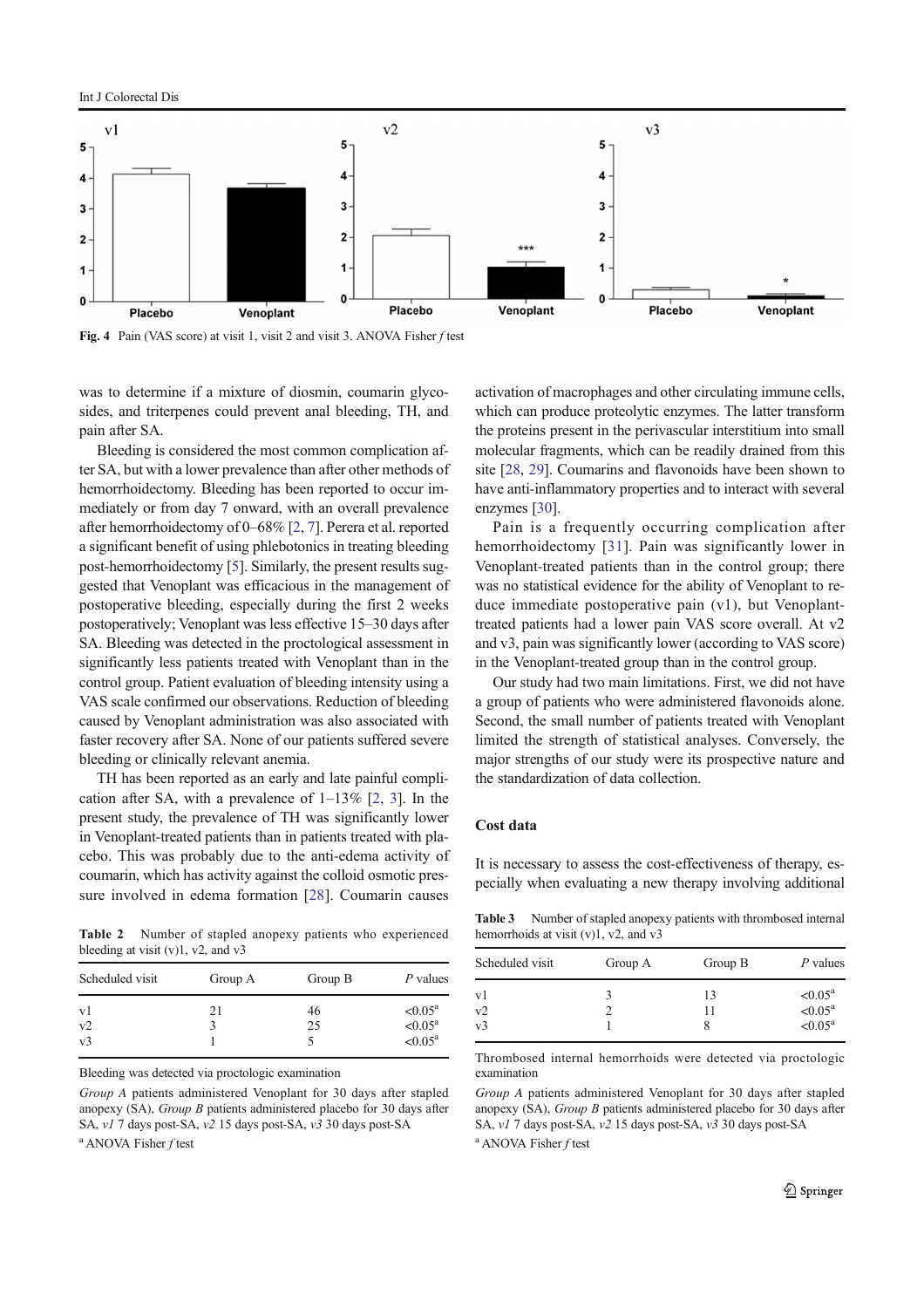| <b>Table 4</b> | Number of stapled anopexy patients who had taken at least one |
|----------------|---------------------------------------------------------------|
|                | 500 mg paracetamol tablet overall at each scheduled visit     |

| Scheduled visit | Group A | Group B | P values            |
|-----------------|---------|---------|---------------------|
| v1              | 27      | 33      | ns <sup>a</sup>     |
| v2              |         | 25      | $< 0.05^{\text{a}}$ |
| v <sub>3</sub>  |         | 12      | $< 0.05^{\text{a}}$ |

Group A patients administered Venoplant for 30 days after stapled anopexy (SA), Group B patients administered placebo for 30 days after SA, v1 7 days post-SA, v2 15 days post-SA, v3 30 days post-SA, ns not significant ( $p > 0.05$ )

<sup>a</sup> ANOVA Fisher f test

costs. This analysis considers only the cost of drug acquisition (Venoplant®; Aesculapius, Brescia, Italy), expressed in 2016 prices. The average daily dosage was three tablets, and drug treatment lasted 30 days. Drug acquisition costs were taken from national sources (Ministry of Health and Inter-ministerial Committee prices—CIPE). Each tablet costs  $0.7 \epsilon$ , giving a total weekly cost of 14.70  $\epsilon$ . The overall cost of therapy to the patient was therefore 63  $\epsilon$ , as the cost was not reimbursed by the national health system. Although this Venoplant therapy costs 63  $\epsilon$ , the present study shows good evidence that using Venoplant after SA not only increases patient safety and comfort but also potentially reduces costs associated with the surgery, as the time taken to resume normal activity/return to work was shorter after treatment with Venoplant.

# **Conclusions**

The present results indicate that Venoplant was efficacious in the management of postoperative bleeding, especially during the first 2 weeks after surgery; Venoplant was less effective 15–30 days after SA. Venoplant administration also effectively reduced the incidence of TH and reduced postoperative pain compared with placebo. The data provided here can be used to undertake a much larger randomized clinical trial on the effects of Venoplant on the prevention of bleeding, thrombosis, and pain after SA.



Fig. 5 Paracetamol assumption

Acknowledgments We thank Mr. Simone Teso, MD (University of Padua, Italy), for performing the statistical analyses.

#### Compliance with ethical standards

Conflict of interest Aesculapius Pharmaceuticals (Brescia, Italy) provided Venoplant, the placebo, and paracetamol tablets. The authors enrolled patients independently and did not provide access to data or results to staff from Aesculapius Pharmaceuticals. Statistical analyses were undertaken in a blinded fashion by an independent statistician who communicated the results to the authors only at the end of the study.

Ethical approval All procedures performed in studies involving human participants were in accordance with the ethical standards of the institutional and/or national research committee and with the 1964 Helsinki Declaration and its later amendments or comparable ethical standards.

Informed consent Informed consent was obtained from all individual participants included in the study.

#### **References**

- 1. Longo A. 1998 Treatment of haemorrhoidal disease by reduction of mucosa and haemorrhoidal prolapse with a circular stapling device: a new procedure. Proceedings of the 6th World Congress of Endoscopic Surgery Rome 3–6, pp. 777–784
- 2. Porrett LJ, Porrett JK, Ho YH (2015) Documented complications of stapled hemorrhoidopexy: a systematic review. Int Surg 100:44–57
- 3. Ortiz H, Marzo J, Armendáriz P, De Miguel M (2005) Stapled hemorrhoidopexy vs. diathermy excision for fourth-degree hemorrhoids: a randomized, clinical trial and review of the literature. Dis Colon Rectum 48:809–815
- 4. Sobrado CW, Cotti GC, Coelho FF, Rocha JR (2006) Initial experience with stapled hemorrhoidopexy for treatment of hemorrhoids. Arch Gastroenterol 43:238–242
- 5. Perera N, Liolitsa D, Iype S, Croxford A, Yassin M, Lang P, Ukaegbu O, van Issum C (2012) Phlebotonics for haemorrhoids. Cochrane Database Syst Rev 8:CD004322
- 6. Altomare DF, Roveran A, Pecorella G, Gaj F, Stortini E (2006) The treatment of hemorrhoids: guidelines of the Italian Society of Colorectal Surgery. Tech Coloproctol 10:181–186
- 7. Ho YH, Foo CL, Seow-Choen F, Goh HS (1995) Prospective randomized controlled trial of a micronized flavonodic fraction to reduce bleeding after hemorrhoidectomy. Bri J Surg 82:1034–1035
- 8. La Torre F, Nicolai AP (2004) Clinical use of micronized purified flavonoid fraction for treatment of symptoms after hemorrhoidectomy: results of a randomized, controlled, clinical, trial. Dis Colon Rectum 47:704–710
- 9. Ebbinghaus SW, Mahler JL, Marshall ME 1997. Novel coumarin activity on albino rats and shows anti-coagulant and anti-oxidant activity. Wiley; 45:195–209
- 10. Gohil KJ, Patel JA, Anuradha K, Gajjar AK (2010) Pharmacological review on Centella asiatica: a potential herbal cure-all. Indian J Pharm Sci 72:546–556
- 11. Forte R, Cennamo G, Bonavolontà P, Pascotto A, de Crecchio G, Cennamo G (2013) Long-term follow-up of oral administration of flavonoids, Centella asiatica and Melilotus, for diabetic cystoid macular edema without macular thickening. J Ocul Pharmacol Ther 29:733–737